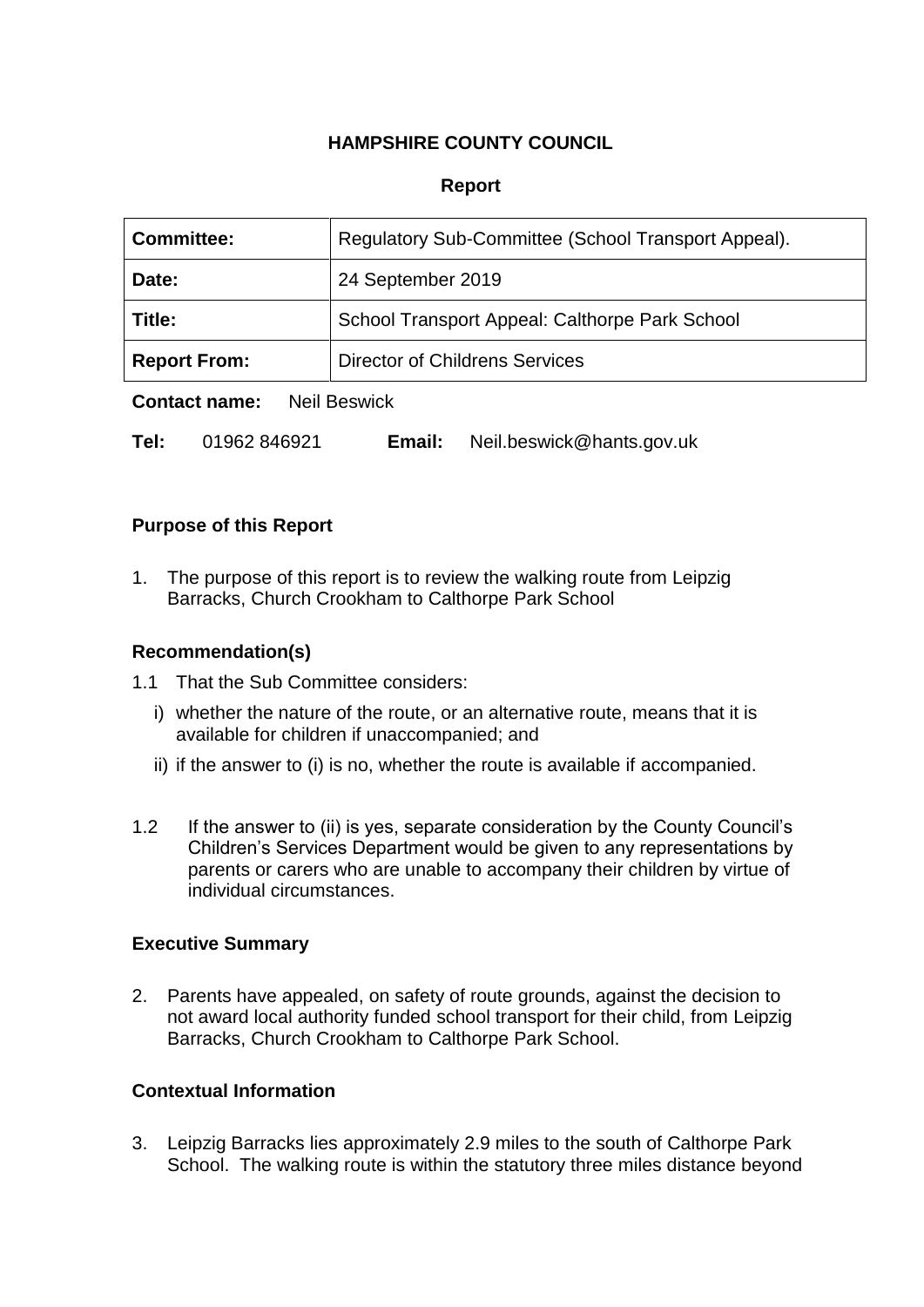which free transport is provided for children aged eight or over attending their catchment area school, or a nearer school.

- 4. The parent applied for local authority funded transport to commence from the start of the new academic year in September 2019, and the application was rejected as the walking route was measured at under the 3-mile cut off point by using the Council's Geographical Information System (GIS).
- 5. The parent questioned the measurement as nearby neighbours were receiving local authority funded transport, and an Inspector from the Passenger Transport Group was instructed to measure the walking route using a calibrated 'trundle' wheel.

The distance measured from the where the parent's property meets the public highway to the nearest available entrance to the school was 4694 meters, which when converted into miles equates to 2.92 miles.

- 6. The parent then appealed the walking route, through the Council's Stage One Appeal process, on the grounds of safety of route for the following main points;
	- 6.1. The footpath along Hitches Lane is adjacent to a major construction area for a new housing estate, and the parent is concerned this may cause disruption to the walking route
	- 6.2. A section of the walking route near to their home passes through an "unlit and deserted Pathway"
- 7. The Home to School Transport Manager reviewed the parent's Stage One Appeal and found that the Council's Home to School Transport Policy had been correctly applied, and judged the walking route to meet the Road Safety GB Assessment of Walked Routes to School criteria, and the appeal was refused.
- 8. The parent then asked for their appeal to be escalated to Stage Two, at which point a Road Safety Officer from the Council's ETE Directorate was commissioned to carry out a full assessment of the walking route using the Road Safety GB Assessment of Walked Routes to School criteria.
- 9. The Road Safety Officer carried out the assessment on 10 September 2019 and declared the walking route to be 'safe'

### **Other Key Issues**

10. The parent's appeal highlighted the fact that after re-measuring with a 'trundle' wheel several other families in the Leipzig barracks area had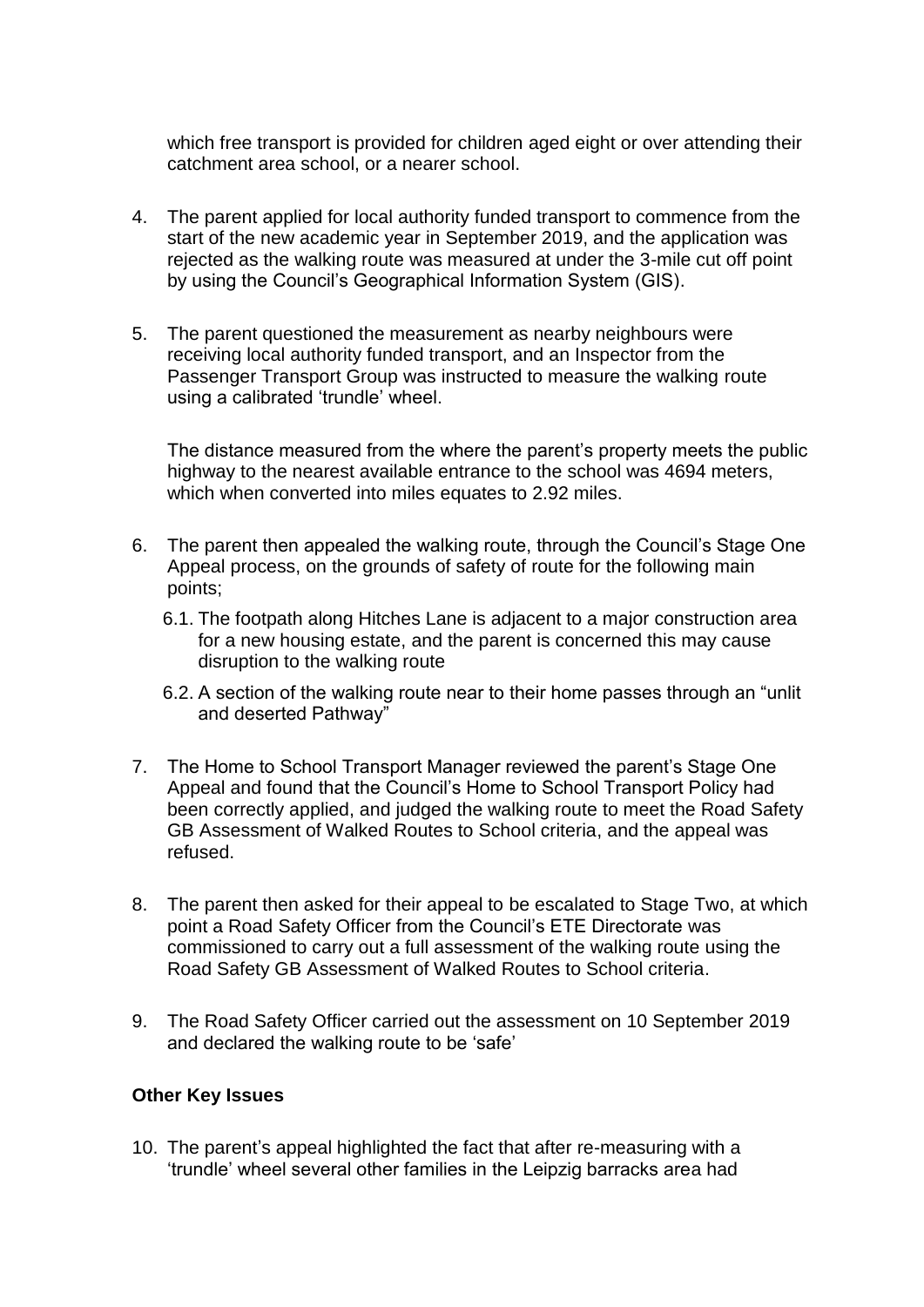previously been awarded local authority funded school transport in error as they live within the 3-mile cut off point. These families have since received a terms notice that transport will be withdrawn at the end of the current school term

11. The school transport provided to Calthorpe Park School from the Church Crookham area is provided by a Council funded public bus service, and parents of children who are not eligible for school transport can pay a fare to access the service.

## **Conclusions**

- 12. Members will have had the opportunity to inspect the walking route. The County Council's position is that, under the criteria, the walking route is 'available'.
- 13. It is for members to consider, following the guidance of Appendix 1:

(i) whether the nature of the route, or an alternative route, means that it is available for children if unaccompanied; and

(ii) if the answer to (i) is no, whether the route is available if accompanied.

14. If the answer to (ii) is yes, separate consideration by the Children's Services Department would be given to any representations by parents or carers who are unable to accompany their children by virtue of individual circumstances.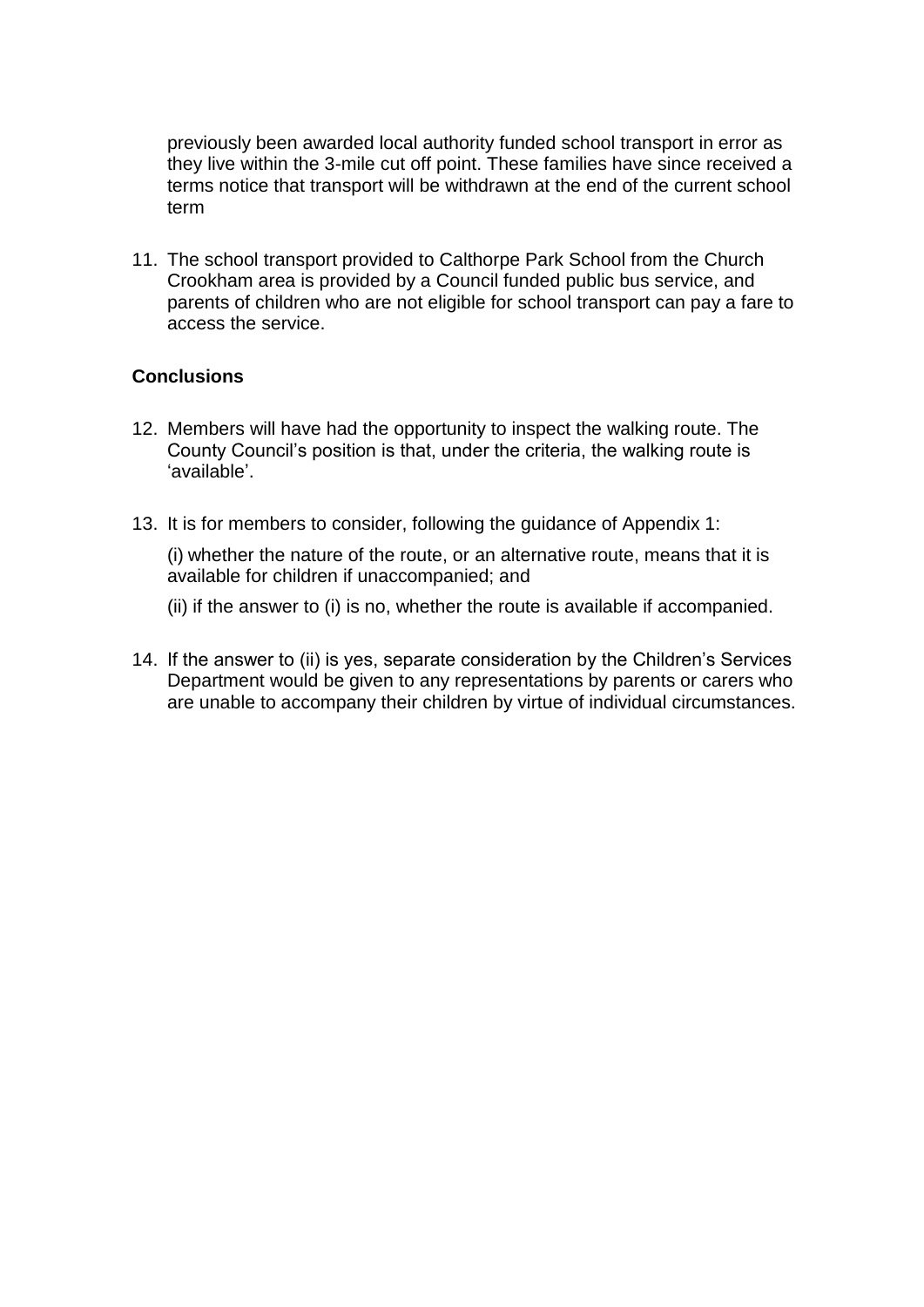## **REQUIRED CORPORATE AND LEGAL INFORMATION:**

### **Links to the Strategic Plan**

| Hampshire maintains strong and sustainable economic<br>growth and prosperity: | <b>No</b> |  |
|-------------------------------------------------------------------------------|-----------|--|
| People in Hampshire live safe, healthy and independent<br>lives:              | Yes       |  |
| People in Hampshire enjoy a rich and diverse<br>environment:                  | <b>No</b> |  |
| People in Hampshire enjoy being part of strong,<br>inclusive communities:     | <b>No</b> |  |
| OR                                                                            |           |  |

**This proposal does not link to the Strategic Plan but, nevertheless, requires a decision because:**

**Section 100 D - Local Government Act 1972 - background documents**

**The following documents discuss facts or matters on which this report, or an important part of it, is based and have been relied upon to a material extent in the preparation of this report. (NB: the list excludes published works and any documents which disclose exempt or confidential information as defined in the Act.)**

Document Location

None